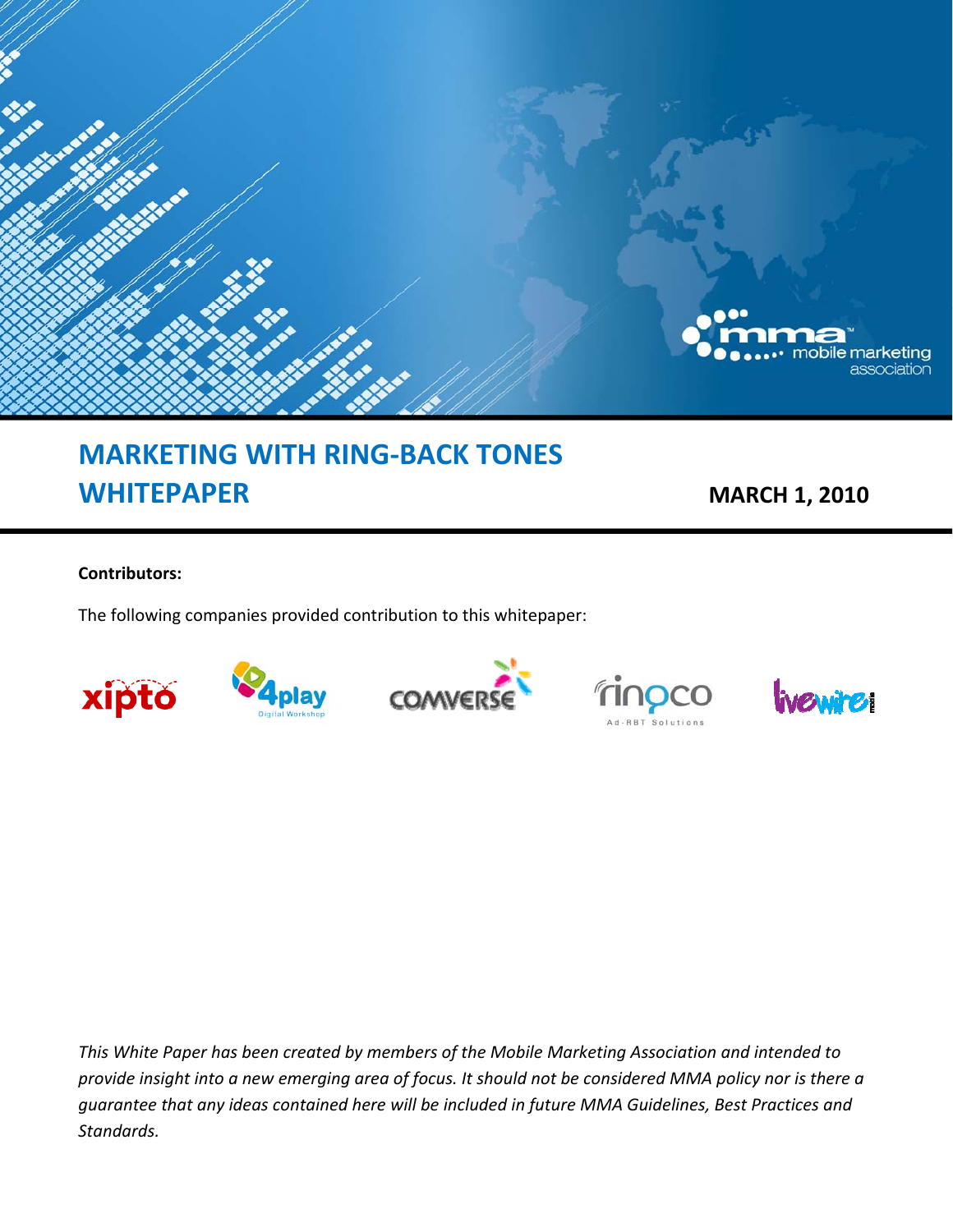# **INTRODUCTION**

Since the invention of the telephone, an alert or 'ring‐back' tone has been played to the calling party when calls are placed. This continues while the caller waits for the call to be answered. The typical sound of a ring‐back tone is a staccato or steady tone, letting the caller know that the call is being connected.

During this time the caller is typically alert and silent waiting for the call to be answered. In fact, it is arguably one of the few times in our modern and hectic lives when we provide our undivided attention to one task.

A ring‐back tone ("RBT") is idle time with a captive audience (the inbound caller), and since the early 2000's has been repurposed by many mobile operators for music and other kinds of audio entertainment content. With personalized ring-back tone service, the called party (or "B-party") can purchase music to play for the caller (the "A Party"). These services sometimes carry a monthly fee for the mobile subscriber; content is purchased as individual ringback songs or bundled with ringtones and other media.

**Marketing and advertising messages can also distributed through RBT** and the first several of these "Ad‐RBT" services launched in 2008 in North America, Europe, and Asia.

With over 3 billion mobile phones in use worldwide, Ad-RBT represents one of the most compelling and scalable new media platforms in recent history. However, the very qualities that make mobile phones attractive to advertisers also make it critical that Ad‐RBT platforms are developed and managed properly so that all mobile subscribers who experience Ad‐RBT have positive, rewarding experiences.

# **MARKET SIZE AND GROWTH TRENDS**

In 2009, Nielsen mobile estimated that an average US mobile subscriber receives about 4 calls per day, which places the total inbound call volume of 3 billion global mobile subscribers at approximately 12 billion inbound calls per day, a figure that has remained more or less steady for the past few years.

Based on the total inbound call volume, the global opportunity for Ad‐RBT is immense. For example, if just twelve million mobile subscribers used their RBT to advertise a favorite product or organization, ring‐back advertising would be delivering approximately 48m paid advertisements per day, slightly higher than Google's pay-per-click search advertising transactions per day on the web.<sup>1</sup>

<sup>1</sup> Google receives 63% of the 11.7b US searches per month and realizes an 18% click through rate according to Comscore, Inc August 2008 US Search Engine Rankings and Statistics, http://ir.comscore.com/releasedetail.cfm?ReleaseID=335556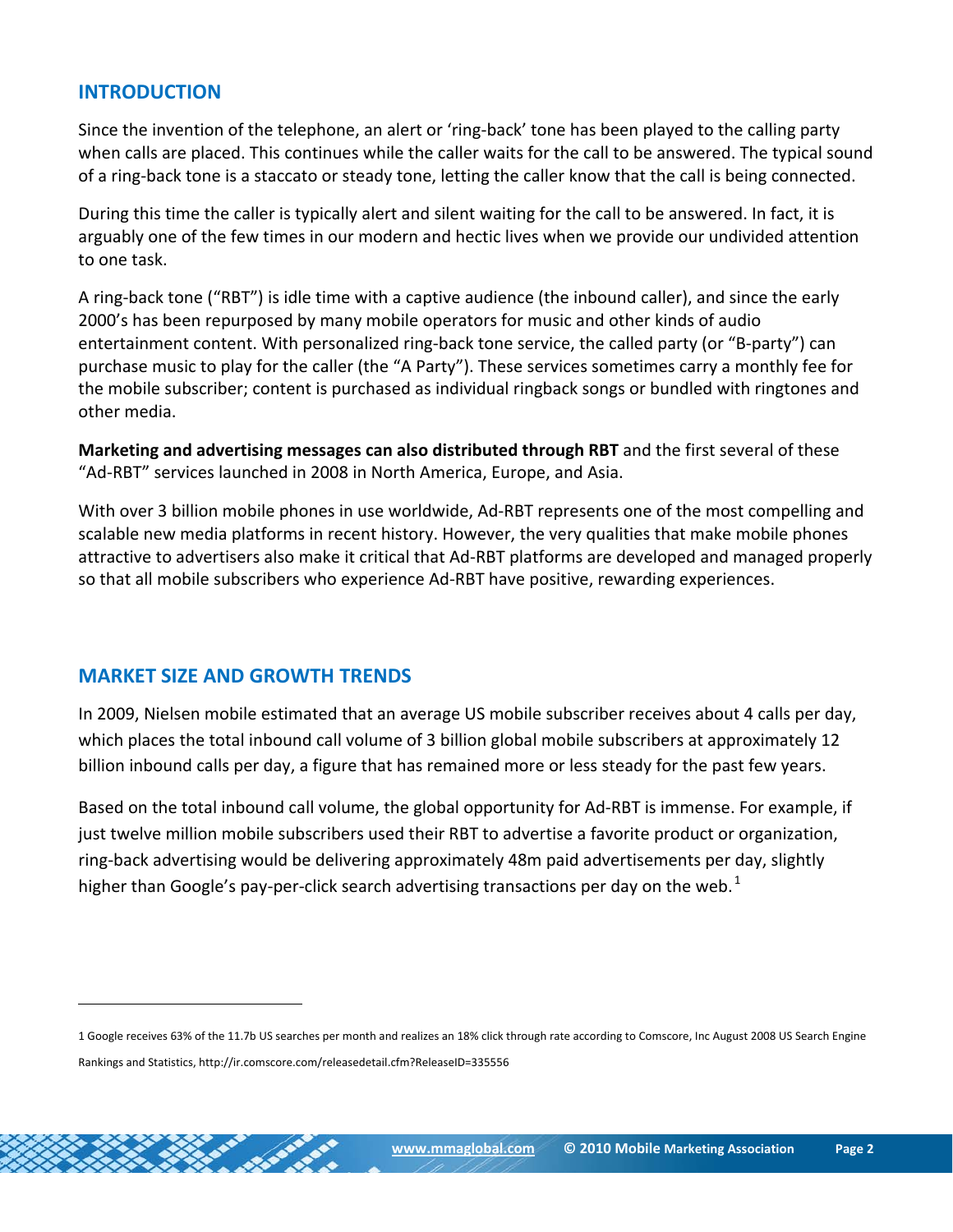Furthermore, Ad‐RBT is a mobile experience that is always shared between users, and so it has the potential to expand virally if Ad‐RBT content is engaging, interesting, funny, or relates to brands or causes that people are passionate about.

It is therefore important that ad content be brief and efficient, or exciting and playful, or practical and need‐specific to increase consumer acceptance and interaction, and to reduce churn rate.



# **BENEFITS OF MARKETING WITH RING‐BACK TONES (RBTS)**

Marketing with RBT, commonly known as "Ad‐RBT", offers several key benefits to marketers as a mobile marketing solution:

- *Ad‐RBT does not require special handsets or 3G data service:* Ad‐RBT can be offered to 100% of mobile users, where the Mobile Operator of the called party supports the service. RBT ads can be heard by any caller, both mobile and fixed, local or international, at home or roaming abroad.
- *Ad‐RBT reaches a highly attentive audience:* Due to the fact callers are waiting for the other party to answer while being exposed to a ring‐back tone, they are attentive to the advertising message.
- The RBT is the only "unused time" during the making and receiving of calls functionality of the phone that is suitable for advertising.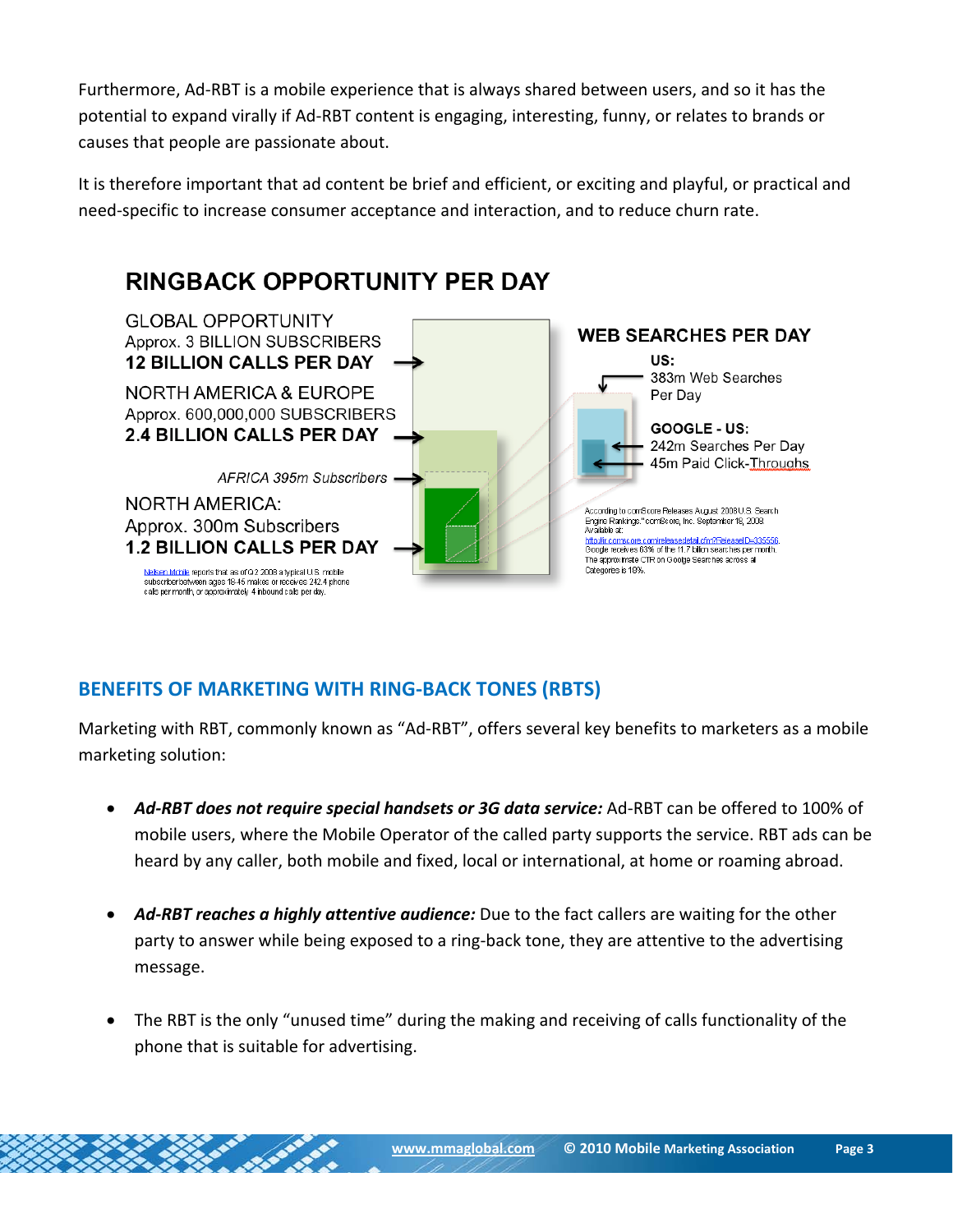- *Immediate Metrics:* Ad-RBT platforms can provide real and accurate data on the level of exposure of a particular campaign or audio clip. For example, Ad‐RBT platforms can provide the exact number of exposures on a daily basis including response rates relating to different segments.
- *RBT does not interrupt native phone behavior:* RBT plays during normal use of the phone, placing and receiving calls. Once users choose to participate with Ad‐RBT, there is no new behavior undertaken by the user or their callers. An average user between 18‐45 years old receives 4 or more calls per day and therefore can support the distribution of 120 or more ads per month.<sup>2</sup>
- *Ad‐RBT supports response mechanism:* Callers who are interested in learning more about an advertising message heard over Ad‐RBT can use their phone to request more information through a call‐back, by an SMS message delivered after the call, and more.
- *Measurement and Statistics:* Due to the very nature of the technical implementation of ring‐ back tones call set up, messages for each and every call pass through the Ad‐RBT platform. Detailed reports can be generated of which messages were played, when, and for how long.
- *Targeting:* Inherent in the fundamentals of telephony is that a determination can be made from the phone number of the geographic region and other general information about the subscriber. This data may be utilized in a responsible manner to further improve the relevance and effectiveness of Ad‐RBT campaigns.

# **SUBSCRIBER CONTROLS**

Any time an advertising message is delivered over the mobile network, privacy and control is important. Please reference the MMA's Code of Conduct for additional details. This is even more important with Ad-RBT since the advertisements are often being delivered prior to private phone calls between friends, family members, or business associates. Ad-RBT programs should follow these suggestions:

- At least one of the two parties on the call should opt-in for Ad-RBT service and have prior knowledge that an advertising message will play as part of their calling experience.
- During the period when Ad‐RBT is being introduced in respective markets a method should be used to identify Ad‐RBT to the calling party as part of the call flow.

<sup>&</sup>lt;sup>2</sup> from Nielsen Mobile : http://www.nielsenmobile.com/html/press%20releases/TextsVersusCalls.html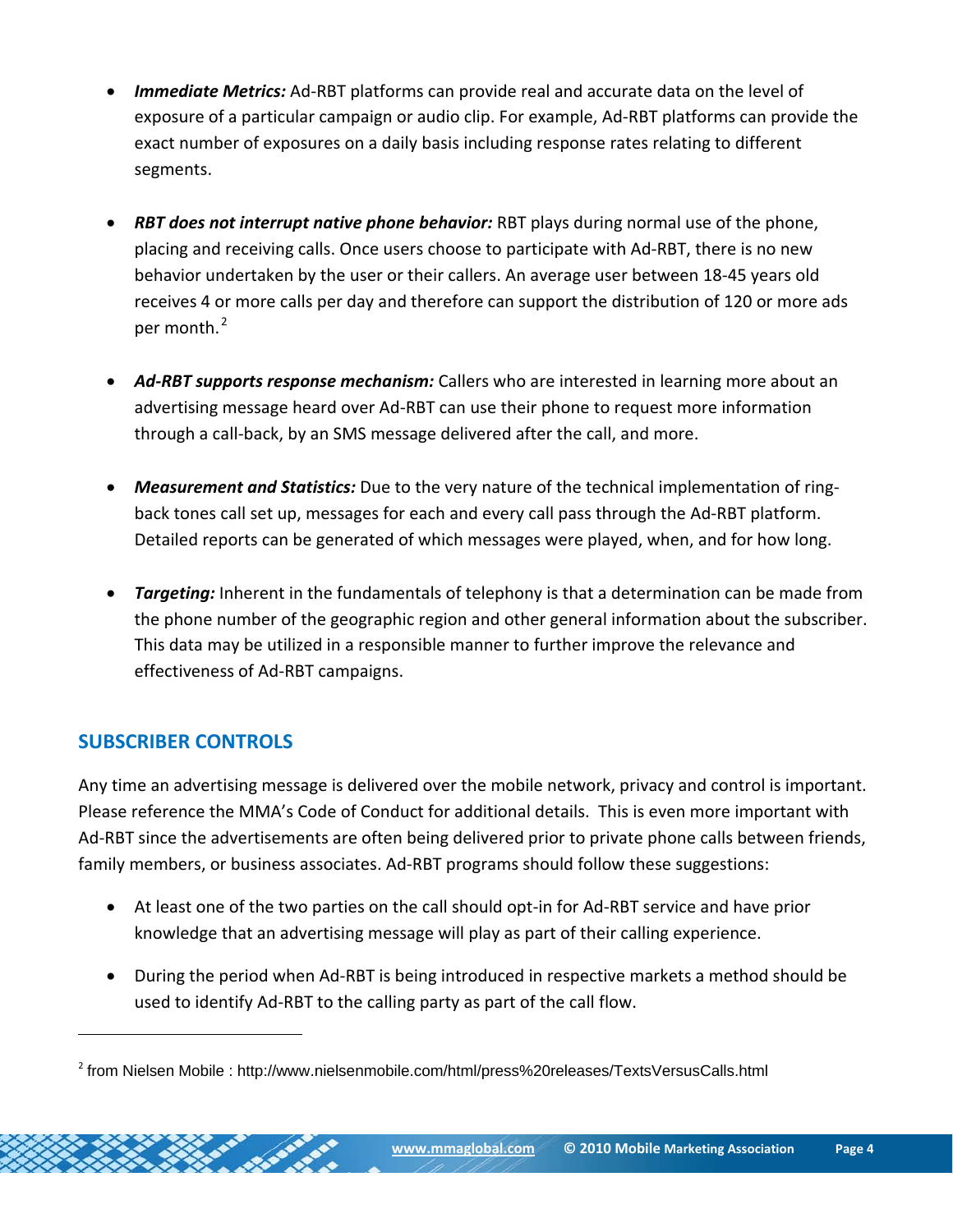Examples include:

- o a background ring‐back tone audible during the ad, or with
- o a pre‐roll announcement identifying the message as part of the call flow
- o a regular ring tone just before the ad is initiated.
- Both parties should have the ability to listen to the types and examples of the advertisements that will be played on the Ad‐RBT either by accessing a web site or by calling a phone number.
- The subscriber opting into the Ad-RBT service must have the option to stop the service at any time
- To increase user adoption of the Ad‐RBT service, end‐users who join the service should have the ability to select contacts who will not hear the Ad-RBT when calling by assigning them to an optout list, to hear a personalized music RBT or the legacy ring‐back tone.

# **DURATION**

The duration of the typical ring‐back tone is 30 seconds, depending on the configuration of the operator systems, voicemail, and RBT platform. However, the first five (5) and next (7) seconds of the advertising message are the most important portion of the message respectively, and this portion of the message is most likely to be heard by inbound callers.

The actual duration of each RBT transmission depends on the time between the call placement, the start of the Ad‐RBT content, and the connection of the call. Therefore, advertising messages should be customized for RBT: recorded for a full 30 seconds, but arranged so that the most important information is at the beginning of the message.

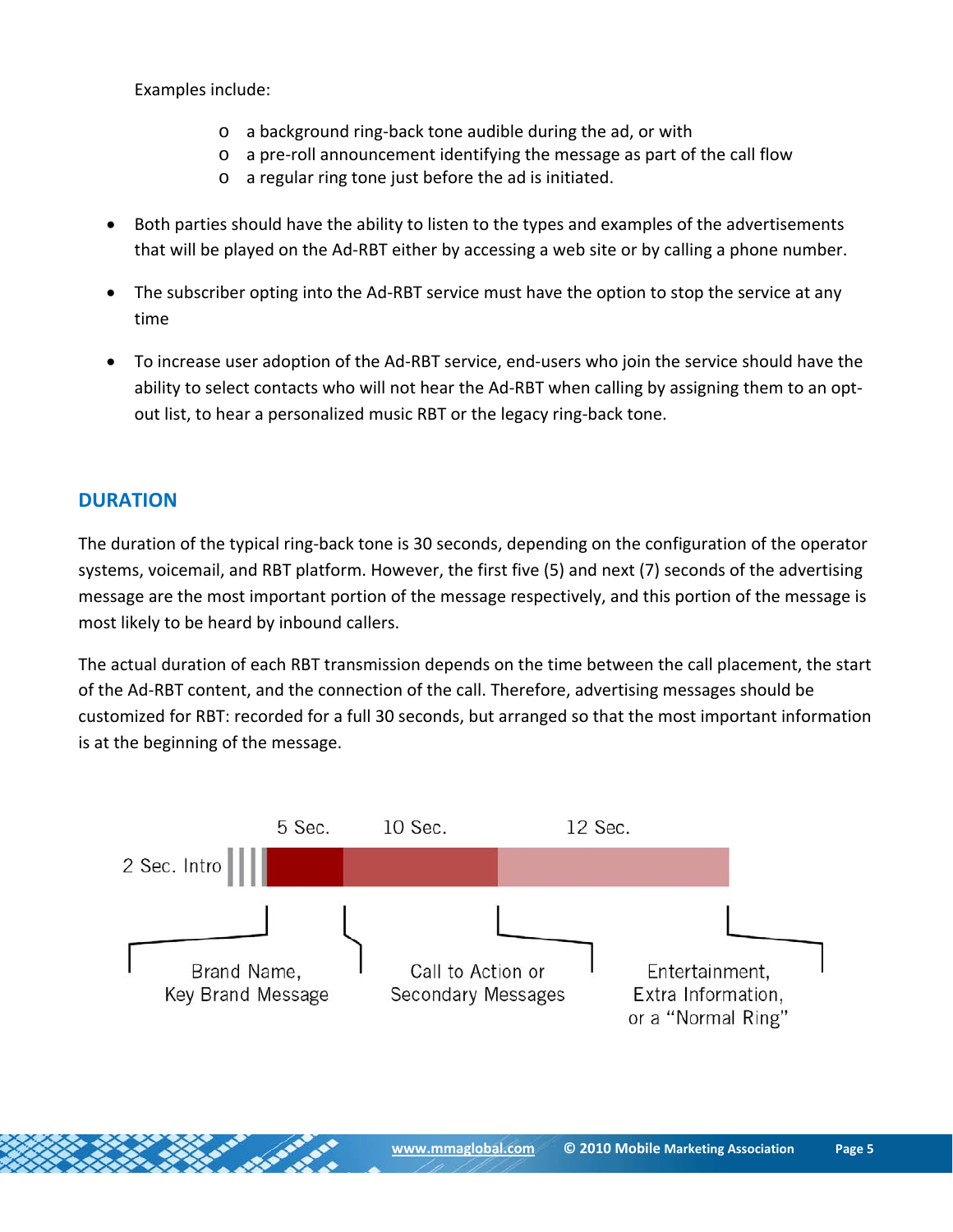# **AD‐COPY**

The end‐user experience of Ad‐RBT marketing is a very important aspect and has to be taken into careful consideration during ad‐copy compilation. To avoid initial confusion, ads should have a clear introduction to ensure the user that the initiated call is still in progress. One way to ensure this is superimpose the ad over the regular ring back tone/to start the ad with a regular ring tone. Volume levels and content control is also a very important aspect of ad‐compilation to reduce churn rate.

# **ADVERTISER SETTLEMENTS**

Ideally, RBT advertising is based on advertisers paying for the amount of exposure that they receive for their advertisement, and possibly paying an additional amount for added engagement, such as a longer length of play, a response from the caller, etc. Solutions for Ad-RBT should provide clear metrics for runtime and caller responses so that the Advertiser is charged an accurate amount and so that the platform delivers the highest possible efficiency for the Advertiser's budget.

# **USER COMPENSATION**

Users should be compensated for assigning advertising messages as their ring‐back tones. Compensation can be done in various ways, such as receiving free minutes, free SMSs, free ring‐back tones, donation to charity, downloadable application or WAP based benefit programs, etc. The compensation can be tied to the amount of times the message is played, with a cap on the maximum minutes a user can earn in a specific time frame (daily, weekly, or monthly), or tied to the general use of the service, such as a flat monthly rebate to all users who opt‐in for the service. Length‐of‐play and validation processes should also be used, so that if the ad isn't played then the user is not compensated.

#### **FREQUENCY**

Some advertisers prefer to have their ads heard as often as possible, but most callers will be annoyed if the same ads are heard repeatedly. Ad‐RBT should be configurable to play specific clips once per any given number of calls or to rotate content in some way so that inbound callers hear a fresh ad each time they place a call. **Frequency controls** and **clip rotation** features are critical to provide a good experience for both the advertiser and the listener. At least one of these methods should be employed to control the frequency of playback for Ad‐RBT content: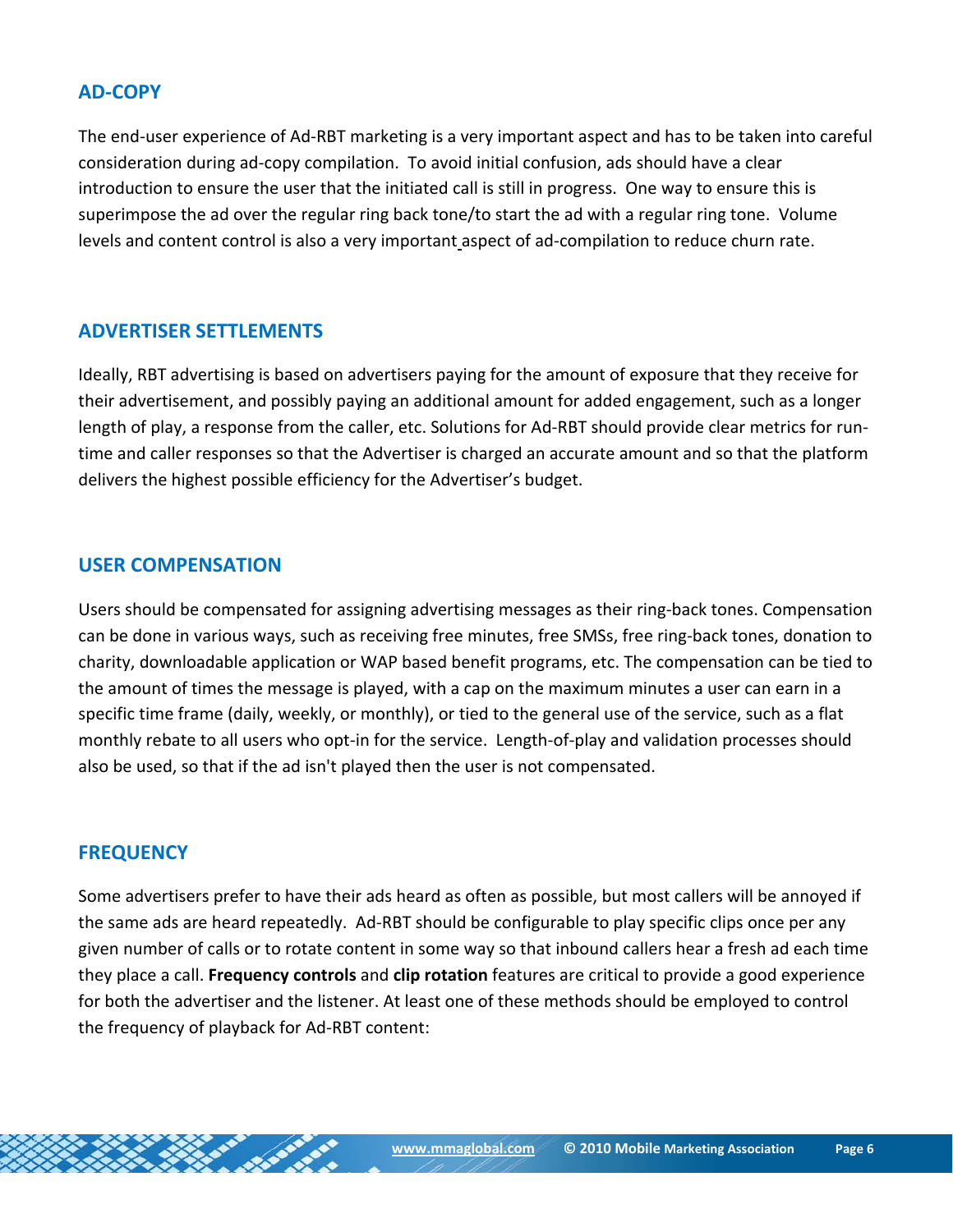## • *Shuffle Frequency*

The Ad‐RBT platform refreshes the user playlists several times per day so that different ads are played during different times (i.e., morning, mid‐day, afternoon, evening, and overnight rotations.)

### • *Clip Rotation*

The 'radio station play' feature available for some Music RBT platforms can be used to queue several different ads to a single user playlist, and then shuffle the ads on each inbound call.

### • *Frequency Capping with Caller ID*

Using the caller ID function, Ad‐RBT platforms can cap the amount of time a certain ad is played for a certain caller. The maximal amount of plays for a certain ad to a certain user should be configurable by the operator. The advertiser can select the amount of times within this given range when defining and booking the Ad‐RBT campaign. *This requires access to the CallerID functionality and may not be available on all platforms and networks.*

#### • *Ad‐RBT Roadblock*

From time to time advertisers may wish to purchase a roadblock. This can be defined as a single Ad‐RBT played to all callers for a fixed period of time. This might be used for a specific brand building exercise. This functionality should be made available on the platform.

#### $\bullet$  *Story line*

It is often desirable for a mini story to be built up within an advertising campaign. A storyline solution supports a grouped set of Ad‐RBTs to be played in a particular order to an individual calling subscriber over a period of time.

# **PURCHASE MODELS**

While many variations of business models may eventually exist for Ad‐RBT, following are some typical methods for how Ad‐RBT is priced by service providers and purchased by Advertisers:

# • *Cost Per Transmission (CPT or CPL)*

The Advertiser pays an amount for each time their advertising message is played to an inbound caller, with a threshold of 5 seconds before the charge is valid.

# • *Cost Per Action (CPA)*

The advertiser pays an amount for each time a response is registered by the calling party, such as a request for more information or a request for a callback.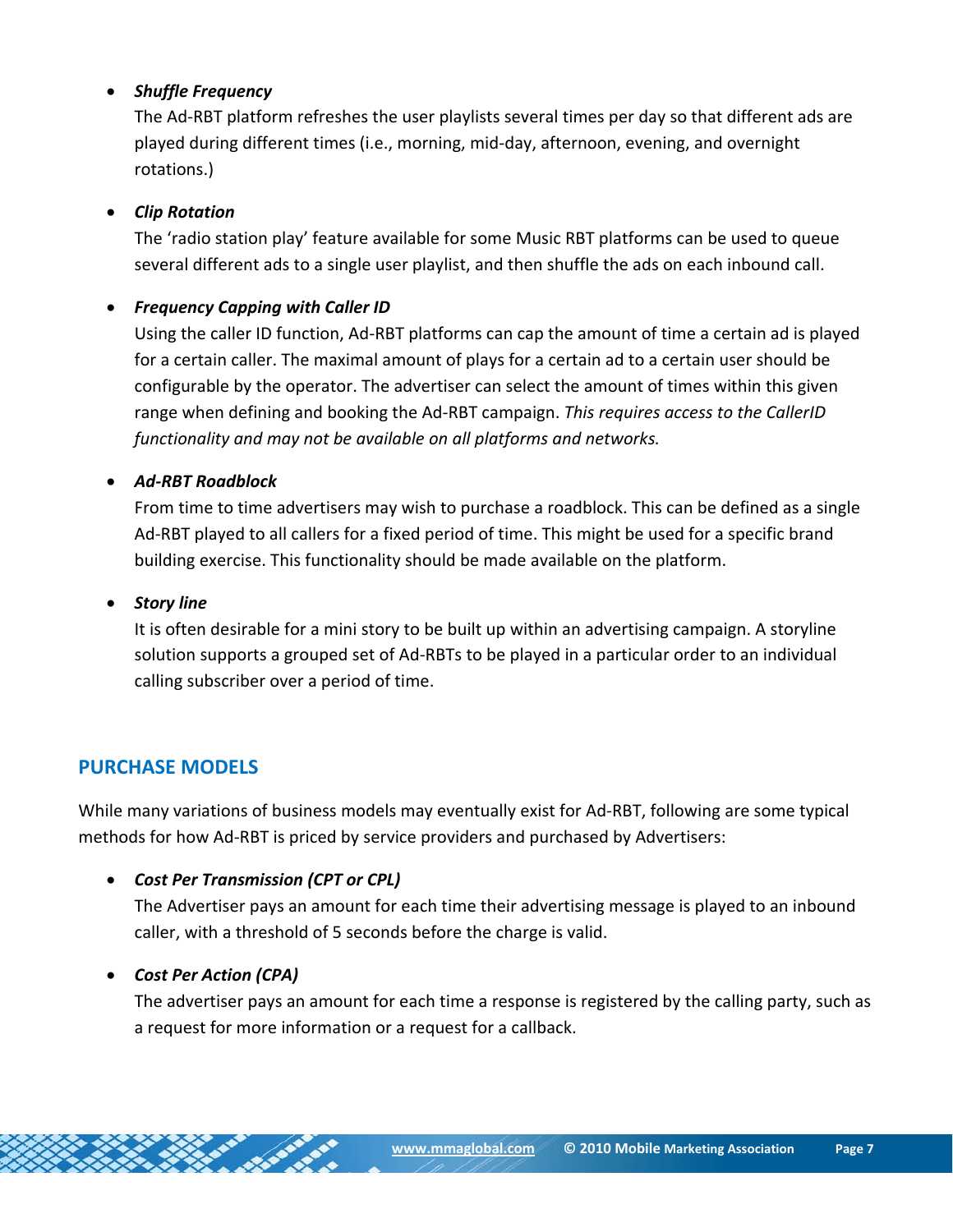### • *Subscription Pricing*

If the mobile operator controls the selection and targeting of the ads, the Advertiser may pay an amount for each participant in the Ad‐RBT program.

#### • *Network Pricing (CPM)*

If the mobile operator controls the selection and targeting of ads, advertisers may pay a CPM rate based on projected transmissions and the total size of the network where the campaign is deployed.

# **CAMPAIGN SETUP**

Advertisers should be able to set‐up and manage their campaigns using a web‐based interface or by working directly with the service provider or a booking agency.

Campaign set‐up should include:

- Ability to upload and manage audio content
- Budget management
- Third‐party auditing of audio content for quality / content standards
- Scheduling (Time‐of‐day, Day‐of‐week)
- Targeting:
	- o Specific demographic groups
	- o Location
	- o User behavior / history (Previous types of messages selected)
	- o Edit/Pause campaigns

# **METRICS**

For each campaign, metrics should be available to provide feedback to the advertiser on campaign performance.

# **AD‐RBT CONSIDERATIONS**

While Ad‐RBT provides some great benefits, there are several ways in which Ad‐RBT can be a negative experience for mobile users if Ad‐RBT applications are designed poorly.

#### • *Call Delay*

Ensure that the implementation of the Ad‐RBT does not delay the call connections